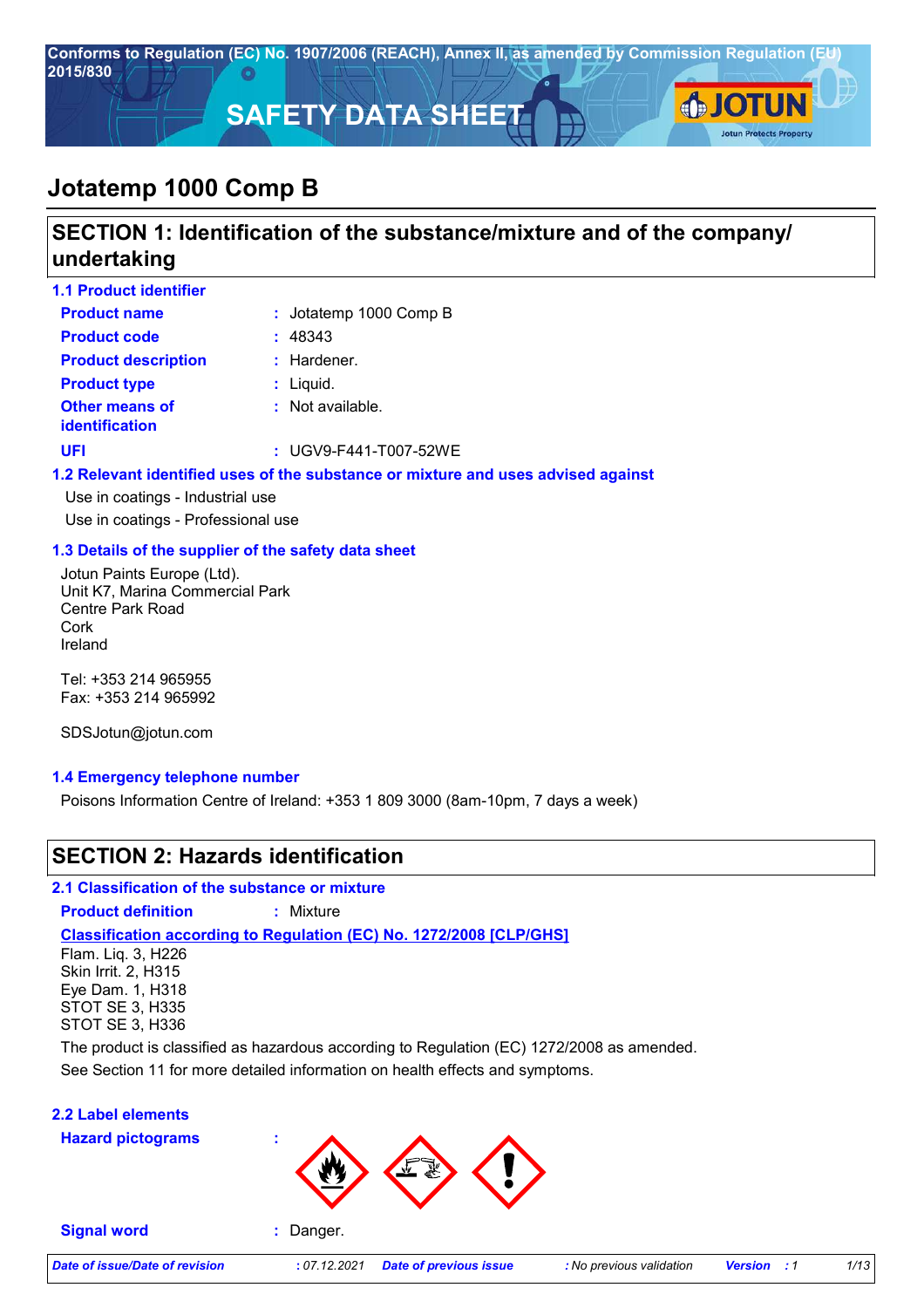| JUlalenip Tuul Cunip D                                                                                                                                          |                                                                                                                                                                                                                                                                                                                                                                                                                                   |
|-----------------------------------------------------------------------------------------------------------------------------------------------------------------|-----------------------------------------------------------------------------------------------------------------------------------------------------------------------------------------------------------------------------------------------------------------------------------------------------------------------------------------------------------------------------------------------------------------------------------|
| <b>SECTION 2: Hazards identification</b>                                                                                                                        |                                                                                                                                                                                                                                                                                                                                                                                                                                   |
| <b>Hazard statements</b>                                                                                                                                        | : H226 - Flammable liquid and vapour.<br>H315 - Causes skin irritation.<br>H318 - Causes serious eye damage.<br>H335 - May cause respiratory irritation.<br>H336 - May cause drowsiness or dizziness.                                                                                                                                                                                                                             |
| <b>Precautionary statements</b>                                                                                                                                 |                                                                                                                                                                                                                                                                                                                                                                                                                                   |
| <b>General</b>                                                                                                                                                  | : Not applicable.                                                                                                                                                                                                                                                                                                                                                                                                                 |
| <b>Prevention</b>                                                                                                                                               | : P280 - Wear protective gloves. Wear eye or face protection.<br>P210 - Keep away from heat, hot surfaces, sparks, open flames and other ignition<br>sources. No smoking.<br>P261 - Avoid breathing vapour.                                                                                                                                                                                                                       |
| <b>Response</b>                                                                                                                                                 | : P304 + P312 - IF INHALED: Call a POISON CENTER or doctor if you feel unwell.<br>P362 + P364 - Take off contaminated clothing and wash it before reuse.<br>P302 + P352 - IF ON SKIN: Wash with plenty of water.<br>P305 + P351 + P338, P310 - IF IN EYES: Rinse cautiously with water for several<br>minutes. Remove contact lenses, if present and easy to do. Continue rinsing.<br>Immediately call a POISON CENTER or doctor. |
| <b>Storage</b>                                                                                                                                                  | : P403 + P233 - Store in a well-ventilated place. Keep container tightly closed.                                                                                                                                                                                                                                                                                                                                                  |
| <b>Disposal</b>                                                                                                                                                 | : P501 - Dispose of contents and container in accordance with all local, regional,<br>national and international regulations.                                                                                                                                                                                                                                                                                                     |
| <b>Hazardous ingredients</b>                                                                                                                                    | : titanium tetrabutanolate                                                                                                                                                                                                                                                                                                                                                                                                        |
| <b>Supplemental label</b><br>elements                                                                                                                           | : Not applicable.                                                                                                                                                                                                                                                                                                                                                                                                                 |
| <b>Annex XVII - Restrictions</b><br>on the manufacture,<br>placing on the market and<br>use of certain dangerous<br>substances, mixtures and<br><b>articles</b> | : Not applicable.                                                                                                                                                                                                                                                                                                                                                                                                                 |
| <b>Special packaging requirements</b>                                                                                                                           |                                                                                                                                                                                                                                                                                                                                                                                                                                   |
| <b>Containers to be fitted</b><br>with child-resistant<br>fastenings                                                                                            | : Not applicable.                                                                                                                                                                                                                                                                                                                                                                                                                 |
| Tactile warning of danger : Not applicable.                                                                                                                     |                                                                                                                                                                                                                                                                                                                                                                                                                                   |
| <b>2.3 Other hazards</b>                                                                                                                                        |                                                                                                                                                                                                                                                                                                                                                                                                                                   |
| <b>Product meets the criteria</b><br>for PBT or vPvB according<br>to Regulation (EC) No.<br>1907/2006, Annex XIII                                               | : This mixture does not contain any substances that are assessed to be a PBT or a<br>vPvB.                                                                                                                                                                                                                                                                                                                                        |
| <b>Other hazards which do</b><br>not result in classification                                                                                                   | : None known.                                                                                                                                                                                                                                                                                                                                                                                                                     |

# **SECTION 3: Composition/information on ingredients**

| <b>Product/ingredient name</b> | <b>Identifiers</b>              | <b>Weight %</b> | <b>Regulation (EC) No.</b><br>1272/2008 [CLP]                                                              | <b>Type</b> |
|--------------------------------|---------------------------------|-----------------|------------------------------------------------------------------------------------------------------------|-------------|
| titanium tetrabutanolate       | EC: 227-006-8<br>CAS: 5593-70-4 | ≥90             | Flam. Liq. 3, H226<br><b>Skin Irrit. 2. H315</b><br>Eye Dam. 1, H318<br>STOT SE 3, H335<br>STOT SE 3, H336 | $[1]$       |
| titanium tetraisopropanolate   | EC: 208-909-6<br>CAS: 546-68-9  | ו≥ ≥            | Flam. Liq. 3, H226<br>Eye Irrit. 2, H319<br>STOT SE 3, H336                                                | $[1]$       |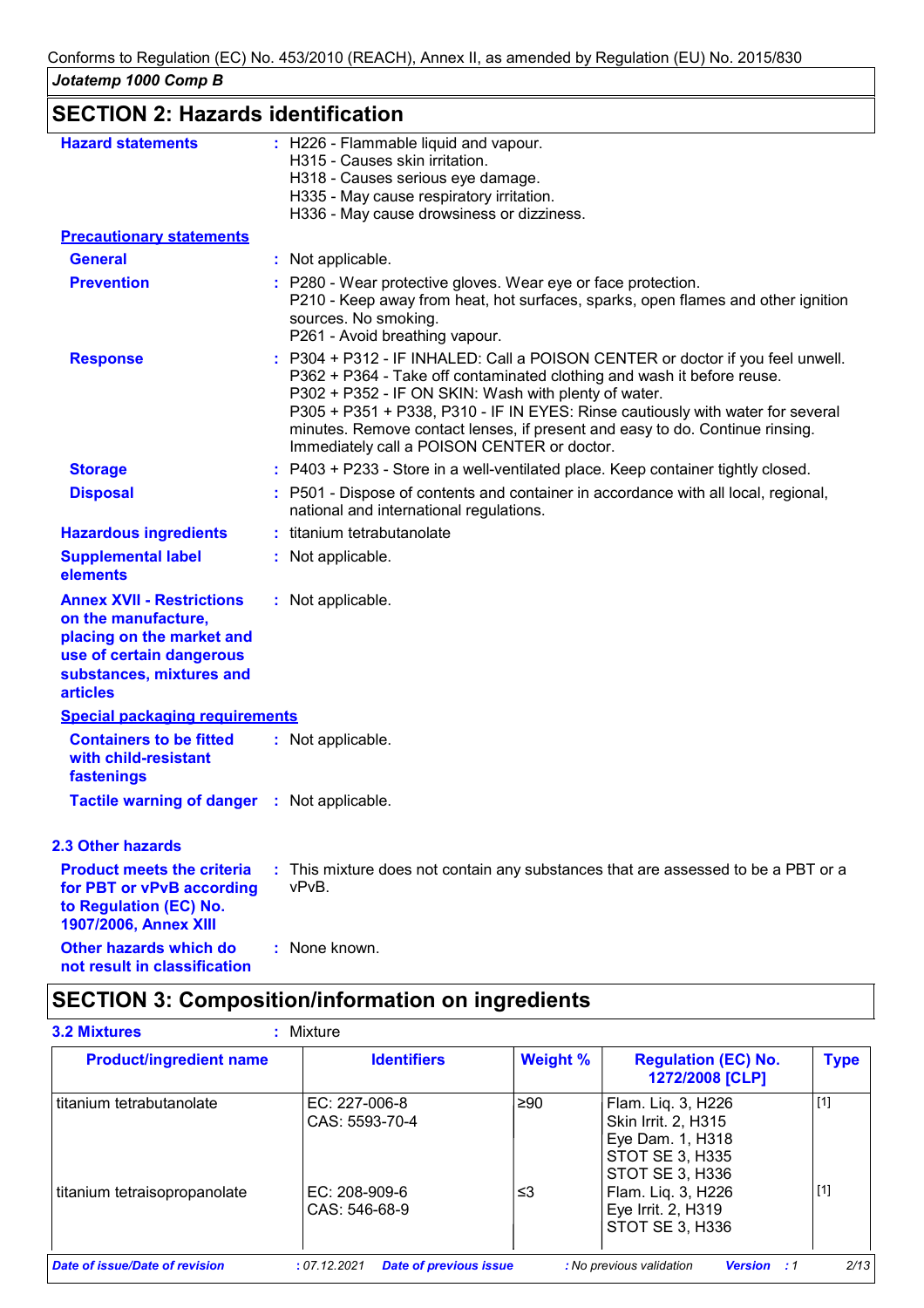### **SECTION 3: Composition/information on ingredients**

|                                                                                                           | See Section 16 for the full<br><b>Itext of the H statements</b><br>declared above. |  |  |
|-----------------------------------------------------------------------------------------------------------|------------------------------------------------------------------------------------|--|--|
| There are no additional ingradiante propont which within the ourrent knowledge of the quaplier and in the |                                                                                    |  |  |

There are no additional ingredients present which, within the current knowledge of the supplier and in the concentrations applicable, are classified as hazardous to health or the environment, are PBTs, vPvBs or Substances of equivalent concern, or have been assigned a workplace exposure limit and hence require reporting in this section.

**T**<sub>vpe</sub>

[1] Substance classified with a health or environmental hazard

[2] Substance with a workplace exposure limit

- [3] Substance meets the criteria for PBT according to Regulation (EC) No. 1907/2006, Annex XIII
- [4] Substance meets the criteria for vPvB according to Regulation (EC) No. 1907/2006, Annex XIII

[5] Substance of equivalent concern

[6] Additional disclosure due to company policy

Occupational exposure limits, if available, are listed in Section 8.

### **SECTION 4: First aid measures**

### **4.1 Description of first aid measures**

| <b>General</b>                    | : In all cases of doubt, or when symptoms persist, seek medical attention. Never give<br>anything by mouth to an unconscious person. If unconscious, place in recovery<br>position and seek medical advice.                                                                                                                                                                                                     |
|-----------------------------------|-----------------------------------------------------------------------------------------------------------------------------------------------------------------------------------------------------------------------------------------------------------------------------------------------------------------------------------------------------------------------------------------------------------------|
| <b>Eye contact</b>                | : Check for and remove any contact lenses. Immediately flush eyes with running<br>water for at least 15 minutes, keeping eyelids open. Seek immediate medical<br>attention.                                                                                                                                                                                                                                     |
| <b>Inhalation</b>                 | : Remove to fresh air. Keep person warm and at rest. If not breathing, if breathing is<br>irregular or if respiratory arrest occurs, provide artificial respiration or oxygen by<br>trained personnel.                                                                                                                                                                                                          |
| <b>Skin contact</b>               | : Remove contaminated clothing and shoes. Wash skin thoroughly with soap and<br>water or use recognised skin cleanser. Do NOT use solvents or thinners.                                                                                                                                                                                                                                                         |
| <b>Ingestion</b>                  | : If swallowed, seek medical advice immediately and show the container or label.<br>Keep person warm and at rest. Do NOT induce vomiting.                                                                                                                                                                                                                                                                       |
| <b>Protection of first-aiders</b> | : No action shall be taken involving any personal risk or without suitable training. If it<br>is suspected that fumes are still present, the rescuer should wear an appropriate<br>mask or self-contained breathing apparatus. It may be dangerous to the person<br>providing aid to give mouth-to-mouth resuscitation. Wash contaminated clothing<br>thoroughly with water before removing it, or wear gloves. |

### **4.2 Most important symptoms and effects, both acute and delayed**

There are no data available on the mixture itself. The mixture has been assessed following the conventional method of the CLP Regulation (EC) No 1272/2008 and is classified for toxicological properties accordingly. See Sections 2 and 3 for details.

Exposure to component solvent vapour concentrations in excess of the stated occupational exposure limit may result in adverse health effects such as mucous membrane and respiratory system irritation and adverse effects on the kidneys, liver and central nervous system. Solvents may cause some of the above effects by absorption through the skin. Repeated or prolonged contact with the mixture may cause removal of natural fat from the skin, resulting in nonallergic contact dermatitis and absorption through the skin. Ingestion may cause nausea, diarrhea and vomiting.

#### **Over-exposure signs/symptoms**

**Eye contact :** Adverse symptoms may include the following: pain watering redness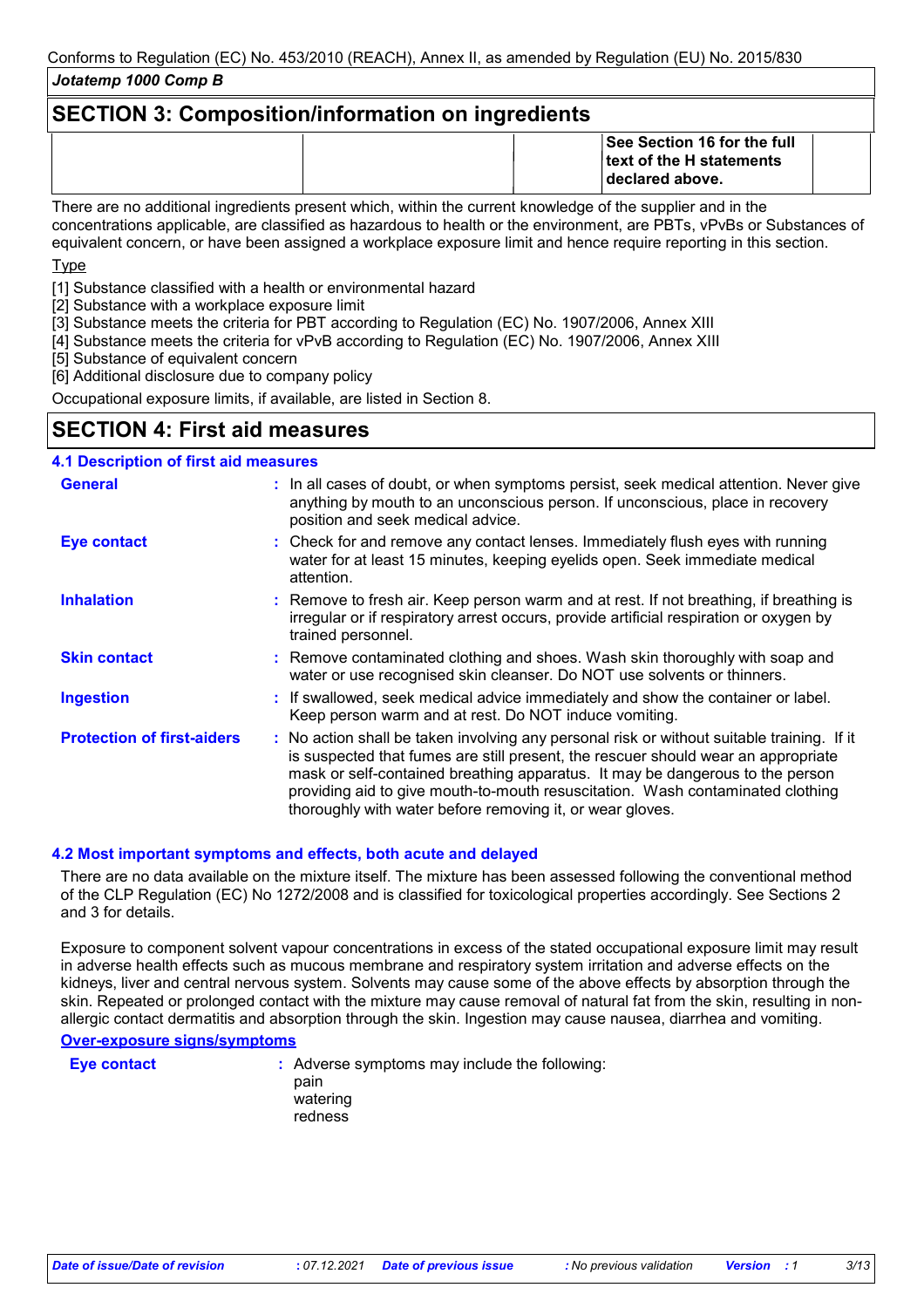# **SECTION 4: First aid measures**

| <b>Inhalation</b>          | : Adverse symptoms may include the following:<br>respiratory tract irritation<br>coughing<br>nausea or vomiting<br>headache<br>drowsiness/fatigue<br>dizziness/vertigo<br>unconsciousness |
|----------------------------|-------------------------------------------------------------------------------------------------------------------------------------------------------------------------------------------|
| <b>Skin contact</b>        | : Adverse symptoms may include the following:<br>pain or irritation<br>redness<br>blistering may occur                                                                                    |
| <b>Ingestion</b>           | : Adverse symptoms may include the following:<br>stomach pains                                                                                                                            |
|                            | 4.3 Indication of any immediate medical attention and special treatment needed                                                                                                            |
| <b>Notes to physician</b>  | : Treat symptomatically. Contact poison treatment specialist immediately if large<br>quantities have been ingested or inhaled.                                                            |
| <b>Specific treatments</b> | : No specific treatment.                                                                                                                                                                  |
|                            |                                                                                                                                                                                           |

See toxicological information (Section 11)

| <b>SECTION 5: Firefighting measures</b>                           |                                                                                                                              |  |  |  |  |  |
|-------------------------------------------------------------------|------------------------------------------------------------------------------------------------------------------------------|--|--|--|--|--|
| 5.1 Extinguishing media<br><b>Suitable extinguishing</b><br>media | : Recommended: alcohol-resistant foam, $CO2$ , powders, water spray.                                                         |  |  |  |  |  |
| <b>Unsuitable extinguishing</b><br>media                          | : Do not use water jet.                                                                                                      |  |  |  |  |  |
|                                                                   | 5.2 Special hazards arising from the substance or mixture                                                                    |  |  |  |  |  |
| <b>Hazards from the</b><br>substance or mixture                   | : Fire will produce dense black smoke. Exposure to decomposition products may<br>cause a health hazard.                      |  |  |  |  |  |
| <b>Hazardous combustion</b><br><b>products</b>                    | : Decomposition products may include the following materials: carbon monoxide,<br>carbon dioxide, smoke, oxides of nitrogen. |  |  |  |  |  |
| <b>5.3 Advice for firefighters</b>                                |                                                                                                                              |  |  |  |  |  |
| <b>Special protective actions</b><br>for fire-fighters            | : Cool closed containers exposed to fire with water. Do not release runoff from fire to<br>drains or watercourses.           |  |  |  |  |  |
| <b>Special protective</b><br>equipment for fire-fighters          | : Appropriate breathing apparatus may be required.                                                                           |  |  |  |  |  |

# **SECTION 6: Accidental release measures**

| 6.1 Personal precautions, protective equipment and emergency procedures |              |                                               |                                                                                                                                                                      |                    |      |
|-------------------------------------------------------------------------|--------------|-----------------------------------------------|----------------------------------------------------------------------------------------------------------------------------------------------------------------------|--------------------|------|
| For non-emergency<br>personnel                                          |              |                                               | : Exclude sources of ignition and ventilate the area. Avoid breathing vapour or mist.<br>Refer to protective measures listed in sections 7 and 8.                    |                    |      |
| For emergency responders                                                |              | information in "For non-emergency personnel". | If specialised clothing is required to deal with the spillage, take note of any<br>information in Section 8 on suitable and unsuitable materials. See also the       |                    |      |
| <b>6.2 Environmental</b><br>precautions                                 | regulations. |                                               | : Do not allow to enter drains or watercourses. If the product contaminates lakes,<br>rivers, or sewers, inform the appropriate authorities in accordance with local |                    |      |
| Date of issue/Date of revision                                          | : 07.12.2021 | <b>Date of previous issue</b>                 | : No previous validation                                                                                                                                             | <b>Version</b> : 1 | 4/13 |
|                                                                         |              |                                               |                                                                                                                                                                      |                    |      |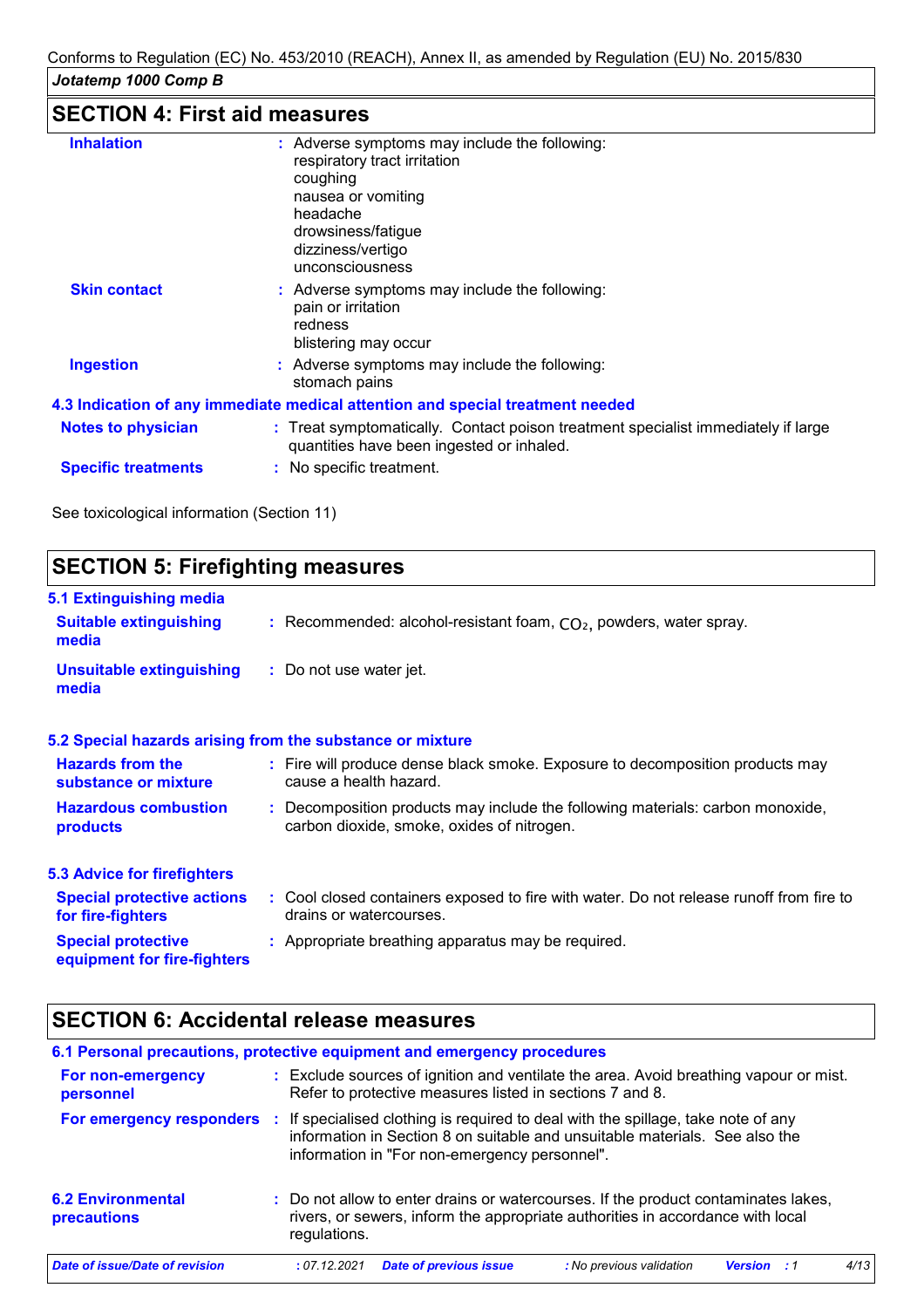### **SECTION 6: Accidental release measures**

| <b>6.3 Methods and material</b><br>for containment and<br>cleaning up | : Contain and collect spillage with non-combustible, absorbent material e.g. sand,<br>earth, vermiculite or diatomaceous earth and place in container for disposal<br>according to local regulations (see Section 13). Preferably clean with a detergent.<br>Avoid using solvents. |
|-----------------------------------------------------------------------|------------------------------------------------------------------------------------------------------------------------------------------------------------------------------------------------------------------------------------------------------------------------------------|
| <b>6.4 Reference to other</b><br><b>sections</b>                      | : See Section 1 for emergency contact information.<br>See Section 8 for information on appropriate personal protective equipment.<br>See Section 13 for additional waste treatment information.                                                                                    |

# **SECTION 7: Handling and storage**

The information in this section contains generic advice and guidance. The list of Identified Uses in Section 1 should be consulted for any available use-specific information provided in the Exposure Scenario(s).

### **7.1 Precautions for safe handling**

Prevent the creation of flammable or explosive concentrations of vapours in air and avoid vapour concentrations higher than the occupational exposure limits.

In addition, the product should only be used in areas from which all naked lights and other sources of ignition have been excluded. Electrical equipment should be protected to the appropriate standard.

Mixture may charge electrostatically: always use earthing leads when transferring from one container to another. Operators should wear antistatic footwear and clothing and floors should be of the conducting type.

Keep away from heat, sparks and flame. No sparking tools should be used.

Avoid contact with skin and eyes. Avoid the inhalation of dust, particulates, spray or mist arising from the application of this mixture. Avoid inhalation of dust from sanding.

Eating, drinking and smoking should be prohibited in areas where this material is handled, stored and processed.

Put on appropriate personal protective equipment (see Section 8).

Never use pressure to empty. Container is not a pressure vessel.

Always keep in containers made from the same material as the original one.

Comply with the health and safety at work laws.

Do not allow to enter drains or watercourses.

### **Information on fire and explosion protection**

Vapours are heavier than air and may spread along floors. Vapours may form explosive mixtures with air.

When operators, whether spraying or not, have to work inside the spray booth, ventilation is unlikely to be sufficient to control particulates and solvent vapour in all cases. In such circumstances they should wear a compressed air-fed respirator during the spraying process and until such time as the particulates and solvent vapour concentration has fallen below the exposure limits.

### **7.2 Conditions for safe storage, including any incompatibilities**

Store in accordance with local regulations.

#### **Notes on joint storage**

Keep away from: oxidising agents, strong alkalis, strong acids.

### **Additional information on storage conditions**

Observe label precautions. Store in a dry, cool and well-ventilated area. Keep away from heat and direct sunlight. Keep away from sources of ignition. No smoking. Prevent unauthorised access. Containers that have been opened must be carefully resealed and kept upright to prevent leakage.

**7.3 Specific end use(s)**

**Recommendations : Industrial sector specific : solutions**

: Not available.

: Not available.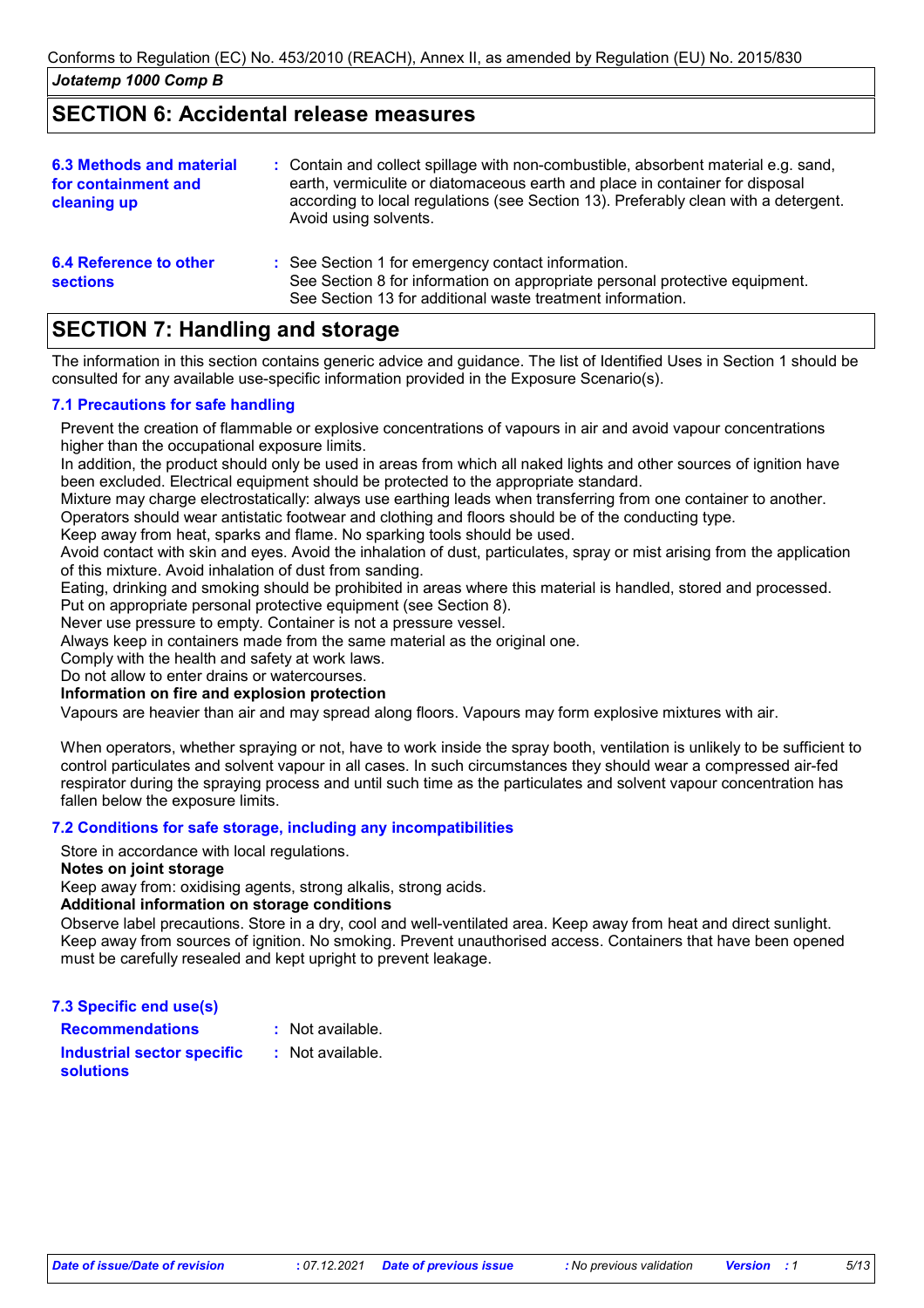## **SECTION 8: Exposure controls/personal protection**

The information in this section contains generic advice and guidance. Information is provided based on typical anticipated uses of the product. Additional measures might be required for bulk handling or other uses that could significantly increase worker exposure or environmental releases.

### **8.1 Control parameters**

#### **Occupational exposure limits**

No exposure limit value known.

**Recommended monitoring**  If this product contains ingredients with exposure limits, personal, workplace **: procedures** atmosphere or biological monitoring may be required to determine the effectiveness of the ventilation or other control measures and/or the necessity to use respiratory protective equipment. Reference should be made to monitoring standards, such as the following: European Standard EN 689 (Workplace atmospheres - Guidance for the assessment of exposure by inhalation to chemical agents for comparison with limit values and measurement strategy) European Standard EN 14042 (Workplace atmospheres - Guide for the application and use of procedures for the assessment of exposure to chemical and biological agents) European Standard EN 482 (Workplace atmospheres - General requirements for the performance of procedures for the measurement of chemical agents) Reference to national guidance documents for methods for the determination of hazardous substances will also be required.

### **DNELs/DMELs**

| <b>Product/ingredient name</b> | <b>Exposure</b>                | <b>Value</b>                   | <b>Population</b>     | <b>Effects</b> |
|--------------------------------|--------------------------------|--------------------------------|-----------------------|----------------|
| titanium tetrabutanolate       | Long term Oral                 | $3.75$ mg/<br>kg bw/day        | General<br>population | Systemic       |
|                                | Long term Dermal               | $37.5 \text{ mg}$<br>kg bw/day | General<br>population | Systemic       |
|                                | Long term<br><b>Inhalation</b> | 127 mg/m <sup>3</sup>          | Workers               | Systemic       |
|                                | Long term<br>Inhalation        | 152 mg/m <sup>3</sup>          | General<br>population | Systemic       |
| titanium tetraisopropanolate   | Long term<br>Inhalation        | 500 mg/m <sup>3</sup>          | Workers               | Systemic       |

### **PNECs**

No PNECs available

### **8.2 Exposure controls**

| <b>Appropriate engineering</b> | : Provide adequate ventilation. Where reasonably practicable, this should be     |
|--------------------------------|----------------------------------------------------------------------------------|
| controls                       | achieved by the use of local exhaust ventilation and good general extraction. If |
|                                | these are not sufficient to maintain concentrations of particulates and solvent  |
|                                | vapours below the OEL, suitable respiratory protection must be worn.             |

#### **Individual protection measures**

| <b>Hygiene measures</b>    | : Wash hands, forearms and face thoroughly after handling chemical products, before<br>eating, smoking and using the lavatory and at the end of the working period.<br>Appropriate techniques should be used to remove potentially contaminated clothing.<br>Wash contaminated clothing before reusing. Ensure that eyewash stations and<br>safety showers are close to the workstation location.                                            |
|----------------------------|----------------------------------------------------------------------------------------------------------------------------------------------------------------------------------------------------------------------------------------------------------------------------------------------------------------------------------------------------------------------------------------------------------------------------------------------|
| <b>Eye/face protection</b> | : Safety eyewear complying to EN 166 should be used when a risk assessment<br>indicates this is necessary to avoid exposure to liquid splashes, mists, gases or<br>dusts. If contact is possible, the following protection should be worn, unless the<br>assessment indicates a higher degree of protection: chemical splash goggles and/<br>or face shield. If inhalation hazards exist, a full-face respirator may be required<br>instead. |
| <b>Skin protection</b>     |                                                                                                                                                                                                                                                                                                                                                                                                                                              |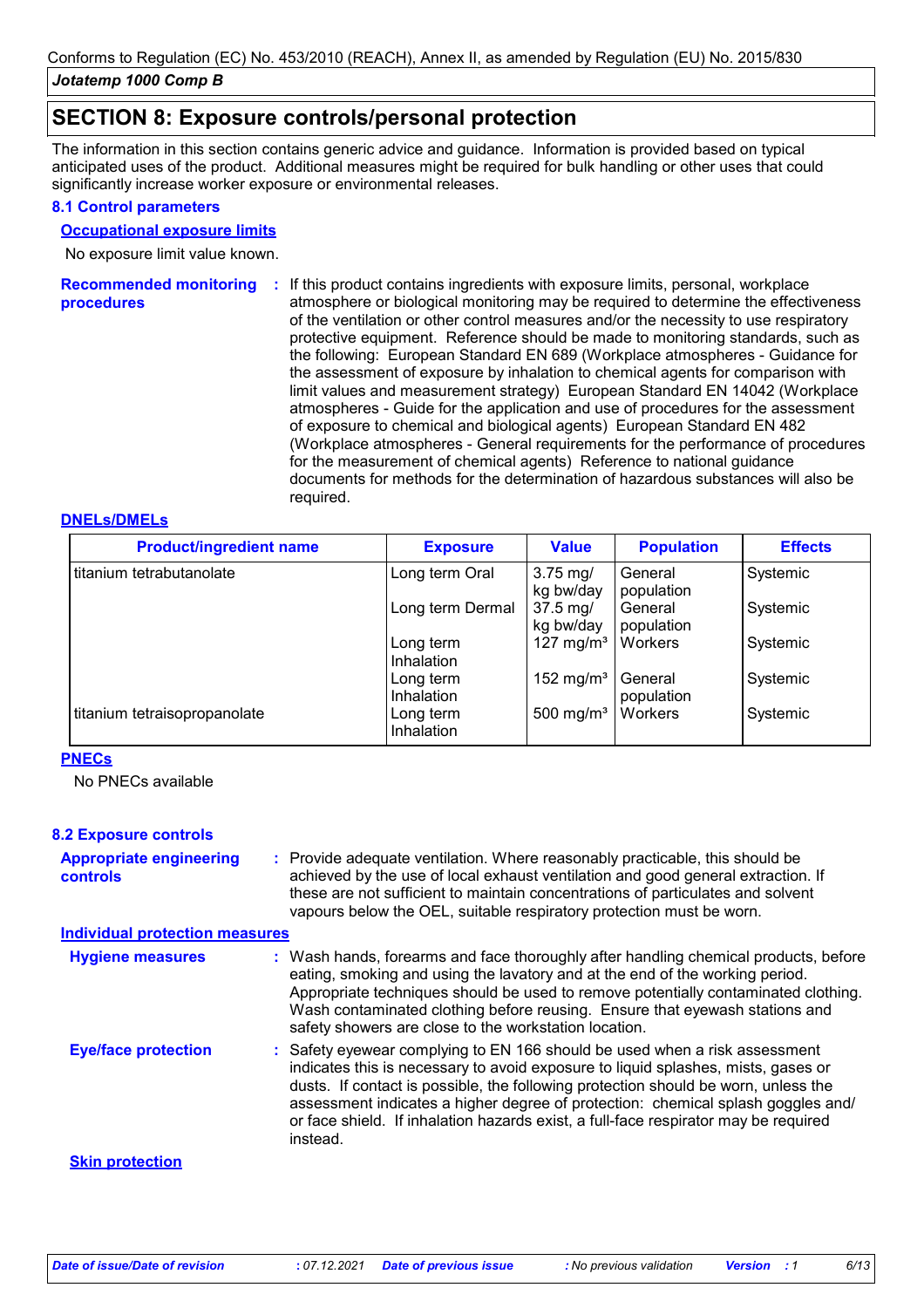## **SECTION 8: Exposure controls/personal protection**

| <b>Gloves</b>                             | : There is no one glove material or combination of materials that will give unlimited<br>resistance to any individual or combination of chemicals.                                                                                                                                                                                                                                                           |
|-------------------------------------------|--------------------------------------------------------------------------------------------------------------------------------------------------------------------------------------------------------------------------------------------------------------------------------------------------------------------------------------------------------------------------------------------------------------|
|                                           | The breakthrough time must be greater than the end use time of the product.<br>The instructions and information provided by the glove manufacturer on use,                                                                                                                                                                                                                                                   |
|                                           | storage, maintenance and replacement must be followed.<br>Gloves should be replaced regularly and if there is any sign of damage to the glove<br>material.                                                                                                                                                                                                                                                   |
|                                           | Always ensure that gloves are free from defects and that they are stored and used<br>correctly.                                                                                                                                                                                                                                                                                                              |
|                                           | The performance or effectiveness of the glove may be reduced by physical/chemical<br>damage and poor maintenance.                                                                                                                                                                                                                                                                                            |
|                                           | Barrier creams may help to protect the exposed areas of the skin but should not be<br>applied once exposure has occurred.                                                                                                                                                                                                                                                                                    |
|                                           | Wear suitable gloves tested to EN374.                                                                                                                                                                                                                                                                                                                                                                        |
|                                           | Recommended, gloves(breakthrough time) > 8 hours: butyl rubber                                                                                                                                                                                                                                                                                                                                               |
|                                           | For right choice of glove materials, with focus on chemical resistance and time of<br>penetration, seek advice by the supplier of chemical resistant gloves.                                                                                                                                                                                                                                                 |
|                                           | The user must check that the final choice of type of glove selected for handling this<br>product is the most appropriate and takes into account the particular conditions of<br>use, as included in the user's risk assessment.                                                                                                                                                                              |
| <b>Body protection</b>                    | : Personnel should wear antistatic clothing made of natural fibres or of high-<br>temperature-resistant synthetic fibres.                                                                                                                                                                                                                                                                                    |
| <b>Other skin protection</b>              | : Appropriate footwear and any additional skin protection measures should be<br>selected based on the task being performed and the risks involved and should be<br>approved by a specialist before handling this product.                                                                                                                                                                                    |
| <b>Respiratory protection</b>             | : If workers are exposed to concentrations above the exposure limit, they must use a<br>respirator according to EN 140. Use respiratory mask with charcoal and dust filter<br>when spraying this product, according to EN 14387 (as filter combination A2-P2). In<br>confined spaces, use compressed-air or fresh-air respiratory equipment. When use<br>of roller or brush, consider use of charcoalfilter. |
| <b>Environmental exposure</b><br>controls | : Do not allow to enter drains or watercourses.                                                                                                                                                                                                                                                                                                                                                              |

# **SECTION 9: Physical and chemical properties**

#### : Lowest known value: 220°C (428°F) (titanium tetraisopropanolate). **Physical state Melting point/freezing point Initial boiling point and boiling range Vapour pressure Density Vapour density Solubility(ies)** Liquid. **:** Not applicable. **:** 0.996 g/cm³ @ 20 °C **:** Not available. **:** Not available. **: :** Insoluble in the following materials: cold water and hot water. **Odour** Characteristic. **pH Colour** Colourless. **Evaporation rate Flash point**  $\qquad \qquad : \text{ Closed cup: } 40^{\circ} \text{C}$ Not applicable. **: :** Not applicable. **Odour threshold Upper/lower flammability or explosive limits :** Not applicable. : Not available. **9.1 Information on basic physical and chemical properties Appearance Flammability (solid, gas) :** : Not applicable.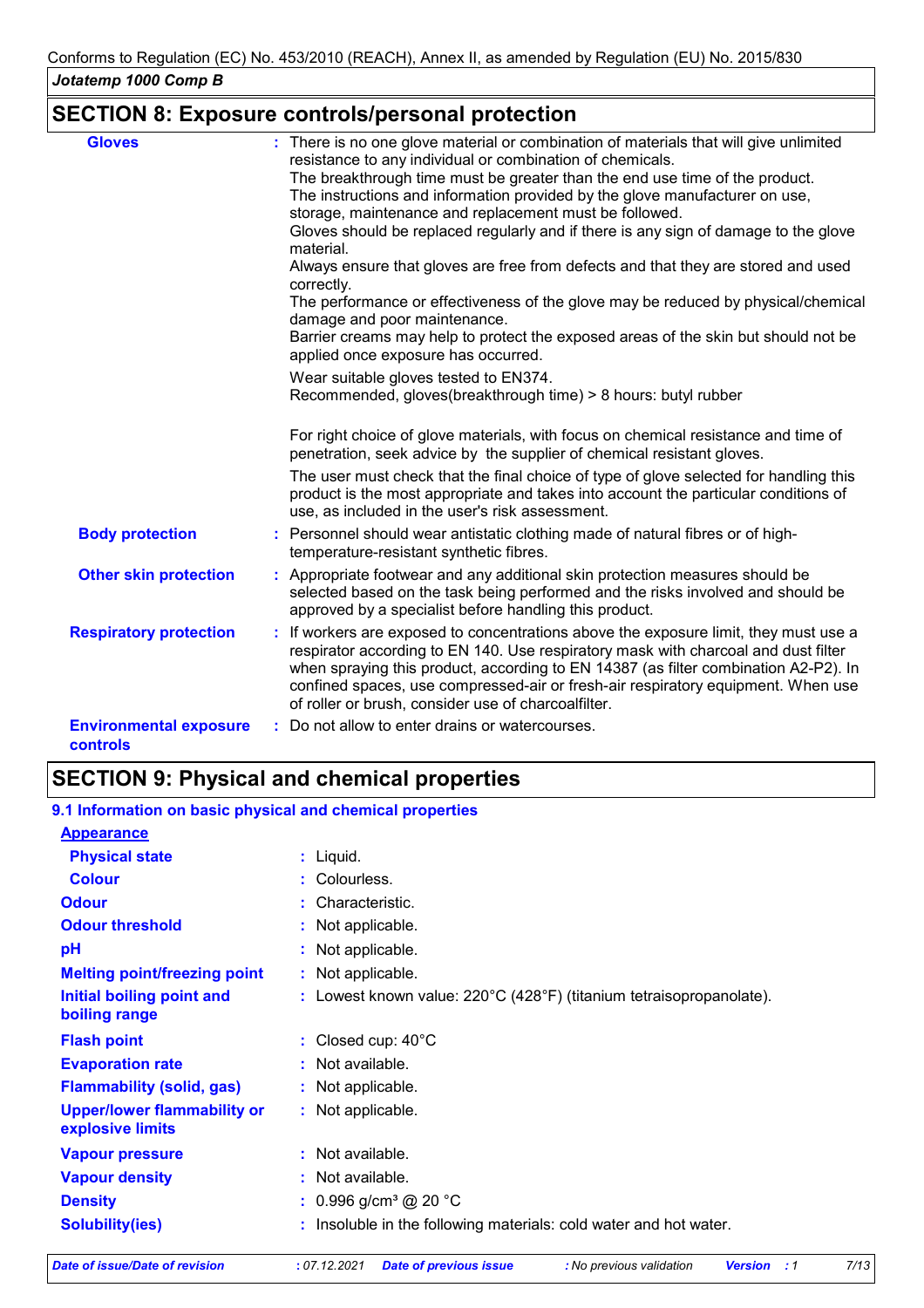### **SECTION 9: Physical and chemical properties**

| <b>Partition coefficient: n-octanol/: Not available.</b><br>water |    |                                                           |
|-------------------------------------------------------------------|----|-----------------------------------------------------------|
| <b>Auto-ignition temperature</b>                                  |    | $:$ Not available.                                        |
| <b>Decomposition temperature</b>                                  |    | $\therefore$ Not available.                               |
| <b>Viscosity</b>                                                  |    | : Kinematic (40°C): >0.205 cm <sup>2</sup> /s (>20.5 cSt) |
| <b>Explosive properties</b>                                       |    | $:$ Not available.                                        |
| <b>Oxidising properties</b>                                       | ÷. | Not available.                                            |

### **9.2 Other information**

No additional information.

### **SECTION 10: Stability and reactivity**

| <b>10.1 Reactivity</b>                            |    | : No specific test data related to reactivity available for this product or its ingredients.                                      |
|---------------------------------------------------|----|-----------------------------------------------------------------------------------------------------------------------------------|
| <b>10.2 Chemical stability</b>                    |    | : Stable under recommended storage and handling conditions (see Section 7).                                                       |
| <b>10.3 Possibility of</b><br>hazardous reactions |    | : Under normal conditions of storage and use, hazardous reactions will not occur.                                                 |
| <b>10.4 Conditions to avoid</b>                   |    | : When exposed to high temperatures may produce hazardous decomposition<br>products.                                              |
| 10.5 Incompatible materials                       | ÷. | Keep away from the following materials to prevent strong exothermic reactions:<br>oxidising agents, strong alkalis, strong acids. |
| <b>10.6 Hazardous</b><br>decomposition products   |    | : Decomposition products may include the following materials: carbon monoxide,<br>carbon dioxide, smoke, oxides of nitrogen.      |

# **SECTION 11: Toxicological information**

### **11.1 Information on toxicological effects**

There are no data available on the mixture itself. The mixture has been assessed following the conventional method of the CLP Regulation (EC) No 1272/2008 and is classified for toxicological properties accordingly. See Sections 2 and 3 for details.

Exposure to component solvent vapour concentrations in excess of the stated occupational exposure limit may result in adverse health effects such as mucous membrane and respiratory system irritation and adverse effects on the kidneys, liver and central nervous system. Solvents may cause some of the above effects by absorption through the skin. Repeated or prolonged contact with the mixture may cause removal of natural fat from the skin, resulting in nonallergic contact dermatitis and absorption through the skin. Ingestion may cause nausea, diarrhea and vomiting.

### **Acute toxicity**

| <b>Product/ingredient name</b> | Result    | Species | Dose       | <b>Exposure</b> |
|--------------------------------|-----------|---------|------------|-----------------|
| l titanium tetrabutanolate     | LD50 Oral | Rat     | 3122 mg/kg |                 |

### **Acute toxicity estimates**

None.

### **Irritation/Corrosion**

| <b>Exposure</b>          | <b>Species</b>          | <b>Score</b>             | <b>Exposure</b> | <b>Observation</b>         |
|--------------------------|-------------------------|--------------------------|-----------------|----------------------------|
| Eyes - Irritant          | Mammal -<br>species     | $\blacksquare$           |                 |                            |
| Skin - Mild irritant     | unspecified<br>Mammal - | $\blacksquare$           |                 |                            |
| Eyes - Moderate irritant | unspecified<br>Rabbit   | $\overline{\phantom{a}}$ | 24 hours 20     | $\blacksquare$             |
| Skin - Mild irritant     | Rabbit                  | $\overline{\phantom{0}}$ | milligrams      | $\blacksquare$             |
| Eyes - Mild irritant     | Mammal -<br>species     | $\blacksquare$           |                 |                            |
|                          |                         | species                  |                 | milligrams<br>24 hours 500 |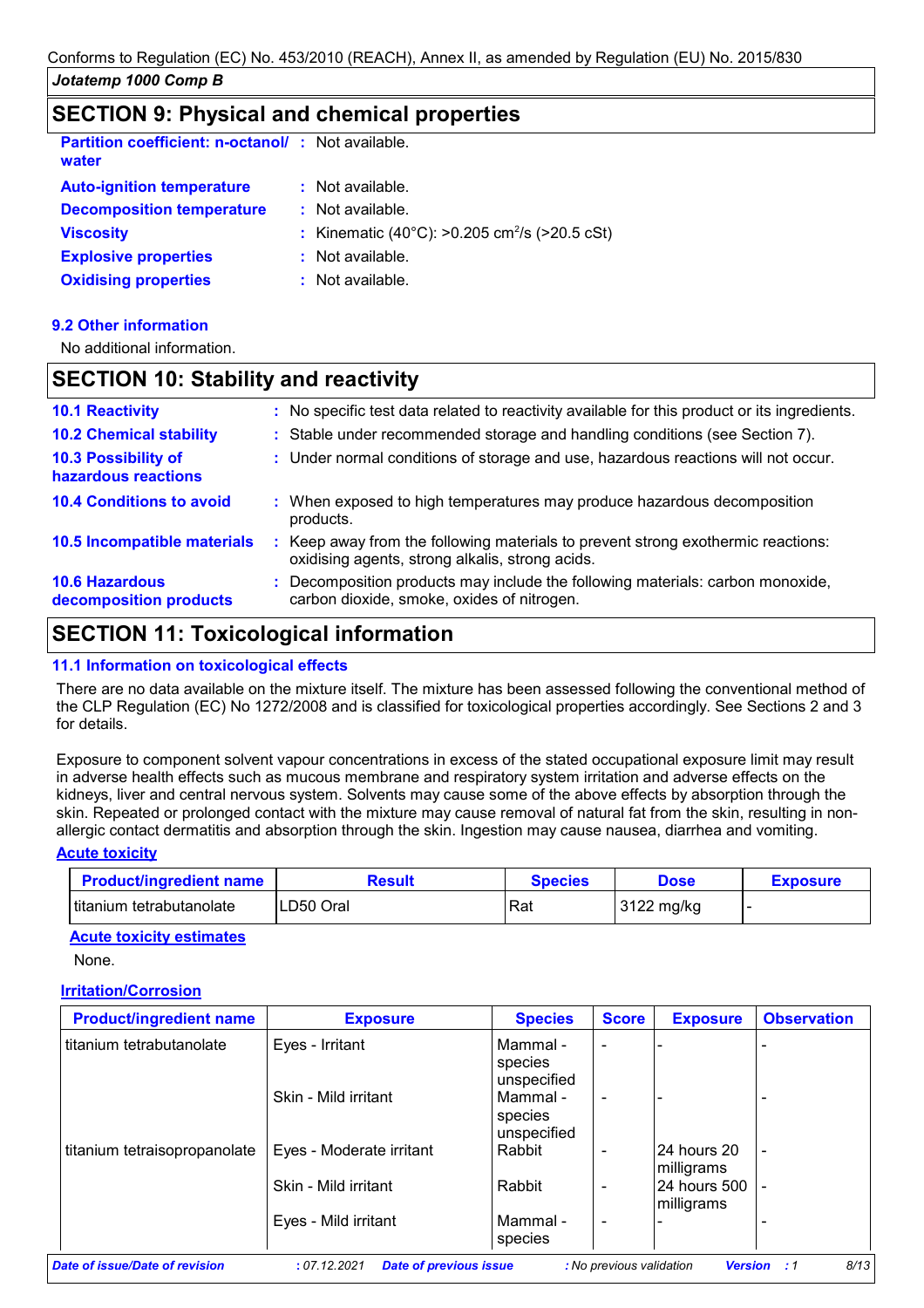# **SECTION 11: Toxicological information**

| SECTION TT: TOXICOlOGICALINIONIIAUON                                                                                                                                                                                           |             |  |  |
|--------------------------------------------------------------------------------------------------------------------------------------------------------------------------------------------------------------------------------|-------------|--|--|
|                                                                                                                                                                                                                                | unspecified |  |  |
| and the second second second second second and second the second second second second second second second second second second second second second second second second second second second second second second second sec |             |  |  |

### **Sensitisation**

Based on available data, the classification criteria are not met.

### **Mutagenicity**

No known significant effects or critical hazards.

### **Carcinogenicity**

No known significant effects or critical hazards.

### **Reproductive toxicity**

**Developmental effects :** : No known significant effects or critical hazards.

: No known significant effects or critical hazards. **Fertility effects :**

### **Specific target organ toxicity (single exposure)**

| <b>Category</b> | <b>Route of</b><br>exposure | <b>Target organs</b>                 |
|-----------------|-----------------------------|--------------------------------------|
| Category 3      |                             | Respiratory tract<br>irritation      |
| Category 3      |                             | Narcotic effects<br>Narcotic effects |
|                 | Category 3                  |                                      |

### **Specific target organ toxicity (repeated exposure)**

Based on available data, the classification criteria are not met.

### **Aspiration hazard**

Based on available data, the classification criteria are not met.

**Other information :** : None identified.

# **SECTION 12: Ecological information**

### **12.1 Toxicity**

There are no data available on the mixture itself. Do not allow to enter drains or watercourses.

The mixture has been assessed following the summation method of the CLP Regulation (EC) No 1272/2008 and is not classified as hazardous to the environment.

No known significant effects or critical hazards.

### **12.2 Persistence and degradability**

Not available.

### **12.3 Bioaccumulative potential**

Not available.

| <b>12.4 Mobility in soil</b>                                  |                  |
|---------------------------------------------------------------|------------------|
| <b>Soil/water partition</b><br>coefficient (K <sub>oc</sub> ) | : Not available. |
| <b>Mobility</b>                                               | : Not available. |

### **12.5 Results of PBT and vPvB assessment**

This mixture does not contain any substances that are assessed to be a PBT or a vPvB.

**12.6 Other adverse effects** : No known significant effects or critical hazards.

| Date of issue/Date of revision | : 07.12.2021 Date of previous issue | : No previous validation | <b>Version</b> : 1 | 9/13 |
|--------------------------------|-------------------------------------|--------------------------|--------------------|------|
|                                |                                     |                          |                    |      |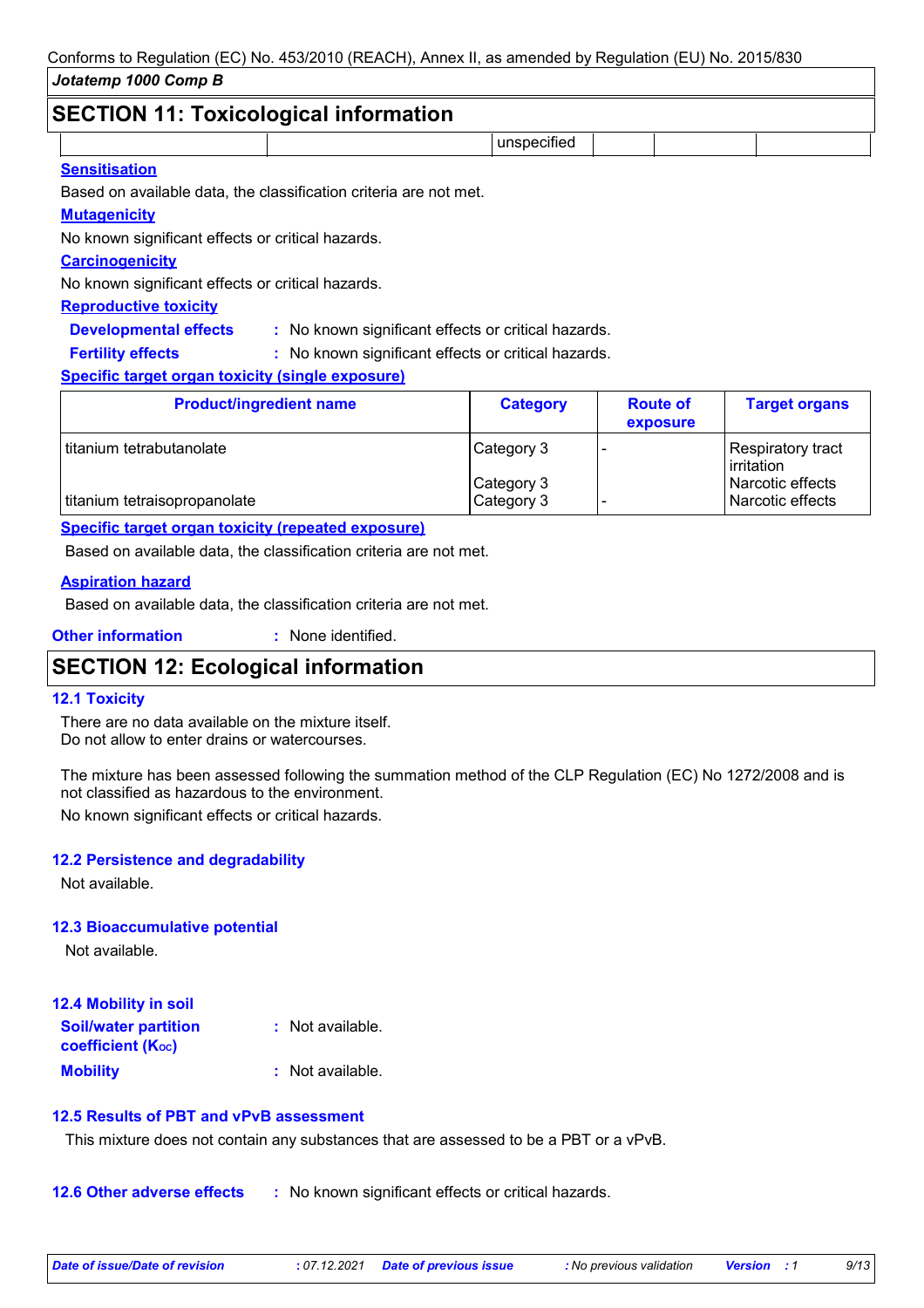# **SECTION 13: Disposal considerations**

The information in this section contains generic advice and guidance. The list of Identified Uses in Section 1 should be consulted for any available use-specific information provided in the Exposure Scenario(s).

### **13.1 Waste treatment methods**

| <b>Product</b>                 |                                                                                                                                                                                                                                                                                                                                                                                                                                                                                                                                                      |
|--------------------------------|------------------------------------------------------------------------------------------------------------------------------------------------------------------------------------------------------------------------------------------------------------------------------------------------------------------------------------------------------------------------------------------------------------------------------------------------------------------------------------------------------------------------------------------------------|
| <b>Methods of disposal</b>     | : The generation of waste should be avoided or minimised wherever possible.<br>Disposal of this product, solutions and any by-products should at all times comply<br>with the requirements of environmental protection and waste disposal legislation<br>and any regional local authority requirements. Dispose of surplus and non-<br>recyclable products via a licensed waste disposal contractor. Waste should not be<br>disposed of untreated to the sewer unless fully compliant with the requirements of<br>all authorities with jurisdiction. |
| <b>Hazardous waste</b>         | : Yes.                                                                                                                                                                                                                                                                                                                                                                                                                                                                                                                                               |
| <b>Disposal considerations</b> | : Do not allow to enter drains or watercourses.<br>Dispose of according to all federal, state and local applicable regulations.<br>If this product is mixed with other wastes, the original waste product code may no<br>longer apply and the appropriate code should be assigned.<br>For further information, contact your local waste authority.                                                                                                                                                                                                   |

### **European waste catalogue (EWC)**

The European Waste Catalogue classification of this product, when disposed of as waste, is:

| <b>Waste code</b>              | <b>Waste designation</b>                                                                                                                                                                                                                                                                                                                |  |  |  |
|--------------------------------|-----------------------------------------------------------------------------------------------------------------------------------------------------------------------------------------------------------------------------------------------------------------------------------------------------------------------------------------|--|--|--|
| 08 01 11*                      | Waste paint and varnish containing organic solvents or other dangerous substances                                                                                                                                                                                                                                                       |  |  |  |
| <b>Packaging</b>               |                                                                                                                                                                                                                                                                                                                                         |  |  |  |
| <b>Methods of disposal</b>     | : The generation of waste should be avoided or minimised wherever possible. Waste<br>packaging should be recycled. Incineration or landfill should only be considered<br>when recycling is not feasible.                                                                                                                                |  |  |  |
| <b>Disposal considerations</b> | : Using information provided in this safety data sheet, advice should be obtained from<br>the relevant waste authority on the classification of empty containers.<br>Empty containers must be scrapped or reconditioned.<br>Dispose of containers contaminated by the product in accordance with local or<br>national legal provisions. |  |  |  |
| <b>Result</b>                  | European waste catalogue (EWC)                                                                                                                                                                                                                                                                                                          |  |  |  |
| <b>CEPE Paint Guidelines</b>   | 15 01 10*<br>packaging containing residues of or contaminated by<br>hazardous substances                                                                                                                                                                                                                                                |  |  |  |
| <b>Special precautions</b>     | : This material and its container must be disposed of in a safe way. Care should be                                                                                                                                                                                                                                                     |  |  |  |

taken when handling emptied containers that have not been cleaned or rinsed out. Empty containers or liners may retain some product residues. Vapour from product residues may create a highly flammable or explosive atmosphere inside the container. Do not cut, weld or grind used containers unless they have been cleaned thoroughly internally. Avoid dispersal of spilt material and runoff and contact with soil, waterways, drains and sewers.

## **SECTION 14: Transport information**

|                                       | <b>ADR/RID</b>                                                                   | <b>ADN</b>                                                                    | <b>IMDG</b>                                                                   | <b>IATA</b>                                                                   |
|---------------------------------------|----------------------------------------------------------------------------------|-------------------------------------------------------------------------------|-------------------------------------------------------------------------------|-------------------------------------------------------------------------------|
| 14.1 UN number                        | <b>UN1993</b>                                                                    | UN1993                                                                        | <b>UN1993</b>                                                                 | <b>UN1993</b>                                                                 |
| 14.2 UN proper<br>shipping name       | Flammable liquid, n.o.<br>s. (titanium<br>tetrabutanolate, butan-<br>$1$ -ol $)$ | Flammable liquid, n.o.<br>s. (titanium<br>tetrabutanolate, butan-<br>$1$ -ol) | Flammable liquid, n.o.<br>s. (titanium<br>tetrabutanolate, butan-<br>$1$ -ol) | Flammable liquid, n.o.<br>s. (titanium<br>tetrabutanolate, butan-<br>$1$ -ol) |
|                                       |                                                                                  |                                                                               |                                                                               |                                                                               |
| <b>Date of issue/Date of revision</b> | : 07.12.2021                                                                     | <b>Date of previous issue</b>                                                 | : No previous validation                                                      | 10/13<br><b>Version</b> : 1                                                   |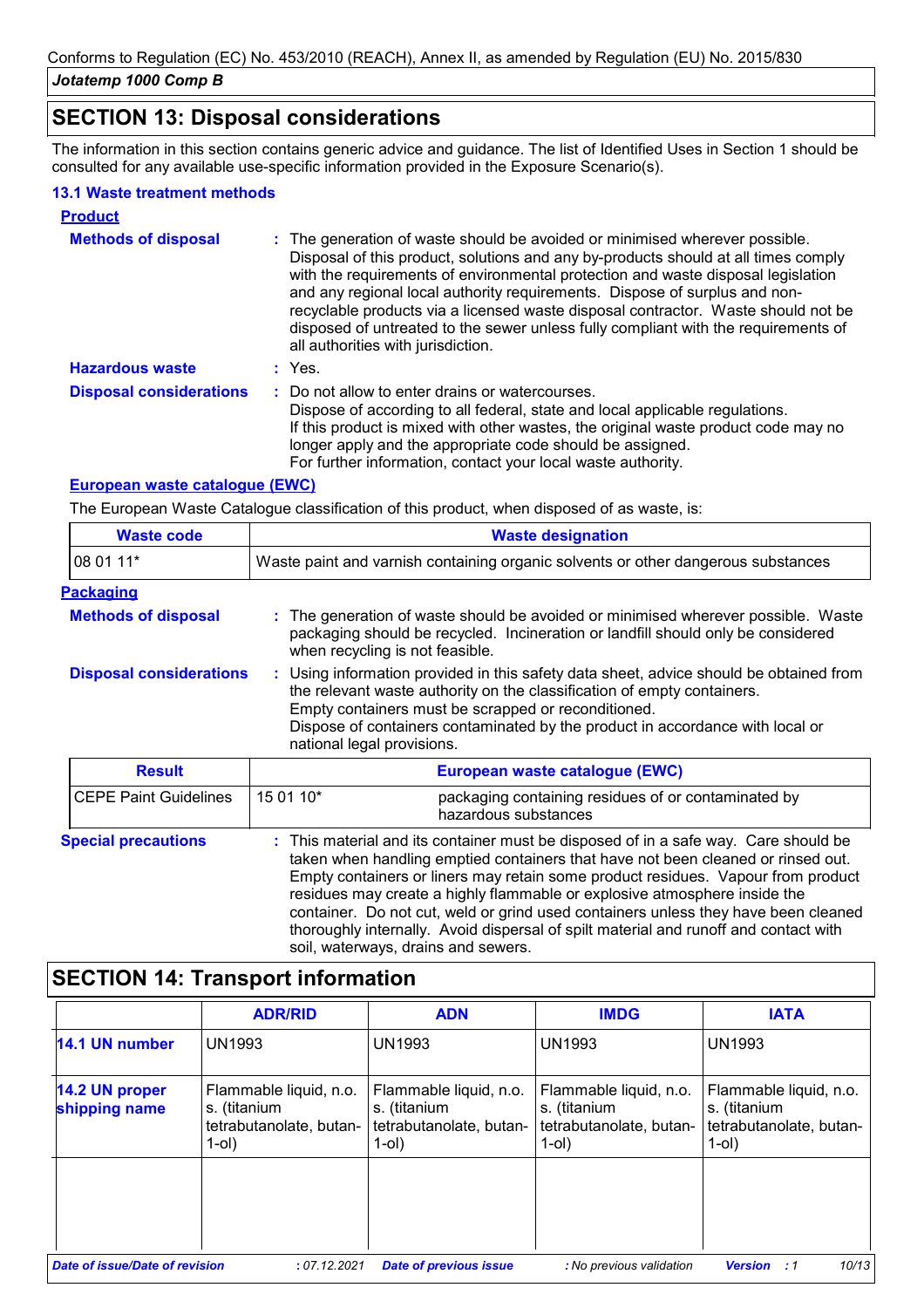| JOIAIEMD TUUU COMD B                                                                                                                                                                                                                                                  |              |                                                        |     |     |
|-----------------------------------------------------------------------------------------------------------------------------------------------------------------------------------------------------------------------------------------------------------------------|--------------|--------------------------------------------------------|-----|-----|
| <b>SECTION 14: Transport information</b>                                                                                                                                                                                                                              |              |                                                        |     |     |
| <b>14.3 Transport</b><br>hazard class(es)                                                                                                                                                                                                                             | $\mathbf{3}$ | 3                                                      | 3   | 3   |
| <b>14.4 Packing</b><br>group                                                                                                                                                                                                                                          | Ш            | Ш                                                      | Ш   | Ш   |
| 14.5<br><b>Environmental</b><br><b>hazards</b>                                                                                                                                                                                                                        | No.          | No.                                                    | No. | No. |
| <b>Additional information</b><br><b>ADR/RID</b>                                                                                                                                                                                                                       |              | : Hazard identification number 30<br>Tunnel code (D/E) |     |     |
| <b>IMDG</b>                                                                                                                                                                                                                                                           |              | <b>Emergency schedules F-E, S-E</b>                    |     |     |
| Transport within user's premises: always transport in closed containers that are<br><b>14.6 Special precautions for</b><br>41<br>upright and secure. Ensure that persons transporting the product know what to do in<br>user<br>the event of an accident or spillage. |              |                                                        |     |     |
| <b>14.7 Transport in bulk</b><br>according to IMO<br><b>instruments</b>                                                                                                                                                                                               |              | : Not applicable.                                      |     |     |

# **SECTION 15: Regulatory information**

|                                                                                                                                                                            | 15.1 Safety, health and environmental regulations/legislation specific for the substance or mixture                                                       |
|----------------------------------------------------------------------------------------------------------------------------------------------------------------------------|-----------------------------------------------------------------------------------------------------------------------------------------------------------|
| EU Regulation (EC) No. 1907/2006 (REACH)                                                                                                                                   |                                                                                                                                                           |
|                                                                                                                                                                            | <b>Annex XIV - List of substances subject to authorisation</b>                                                                                            |
| <b>Annex XIV</b>                                                                                                                                                           |                                                                                                                                                           |
| None of the components are listed.                                                                                                                                         |                                                                                                                                                           |
| <b>Substances of very high concern</b>                                                                                                                                     |                                                                                                                                                           |
| None of the components are listed.                                                                                                                                         |                                                                                                                                                           |
| <b>Annex XVII - Restrictions : Not applicable.</b><br>on the manufacture,<br>placing on the market<br>and use of certain<br>dangerous substances,<br>mixtures and articles |                                                                                                                                                           |
| <b>Other EU regulations</b>                                                                                                                                                |                                                                                                                                                           |
| <b>VOC</b>                                                                                                                                                                 | : The provisions of Directive 2004/42/EC on VOC apply to this product. Refer to the<br>product label and/or technical data sheet for further information. |
| <b>VOC for Ready-for-Use</b><br><b>Mixture</b>                                                                                                                             | : Not applicable.                                                                                                                                         |
| <b>Europe inventory</b>                                                                                                                                                    | : All components are listed or exempted.                                                                                                                  |
| Ozone depleting substances (1005/2009/EU)<br>Not listed.                                                                                                                   |                                                                                                                                                           |
| <b>Prior Informed Consent (PIC) (649/2012/EU)</b><br>Not listed.                                                                                                           |                                                                                                                                                           |
| <b>Seveso Directive</b>                                                                                                                                                    | Thio product mounded to the coloulation for determining whether a cita is within the coope of the Couses. Directive on                                    |

This product may add to the calculation for determining whether a site is within the scope of the Seveso Directive on major accident hazards.

### **National regulations**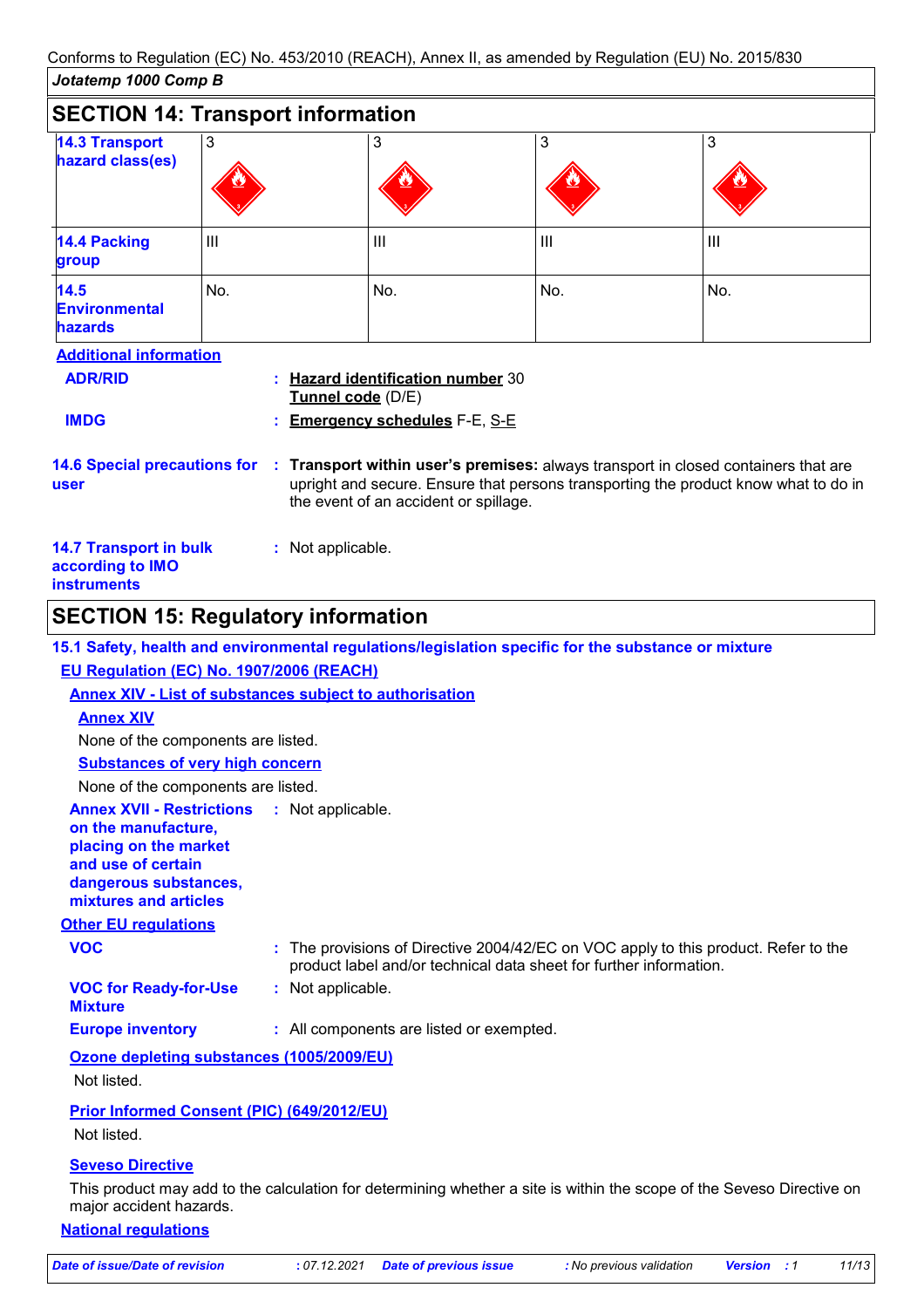| Industrial use                            | : The information contained in this safety data sheet does not constitute the user's<br>own assessment of workplace risks, as required by other health and safety<br>legislation. The provisions of the national health and safety at work regulations apply<br>to the use of this product at work. |
|-------------------------------------------|-----------------------------------------------------------------------------------------------------------------------------------------------------------------------------------------------------------------------------------------------------------------------------------------------------|
| <b>International regulations</b>          |                                                                                                                                                                                                                                                                                                     |
|                                           | <b>Chemical Weapon Convention List Schedules I, II &amp; III Chemicals</b>                                                                                                                                                                                                                          |
| Not listed.                               |                                                                                                                                                                                                                                                                                                     |
|                                           |                                                                                                                                                                                                                                                                                                     |
| <b>Montreal Protocol</b>                  |                                                                                                                                                                                                                                                                                                     |
| Not listed.                               |                                                                                                                                                                                                                                                                                                     |
|                                           | <b>Stockholm Convention on Persistent Organic Pollutants</b>                                                                                                                                                                                                                                        |
| Not listed.                               |                                                                                                                                                                                                                                                                                                     |
|                                           | <b>Rotterdam Convention on Prior Informed Consent (PIC)</b>                                                                                                                                                                                                                                         |
| Not listed.                               |                                                                                                                                                                                                                                                                                                     |
|                                           | <b>UNECE Aarhus Protocol on POPs and Heavy Metals</b>                                                                                                                                                                                                                                               |
| Not listed.                               |                                                                                                                                                                                                                                                                                                     |
|                                           |                                                                                                                                                                                                                                                                                                     |
|                                           |                                                                                                                                                                                                                                                                                                     |
| <b>15.2 Chemical safety</b><br>assessment | : No Chemical Safety Assessment has been carried out.                                                                                                                                                                                                                                               |

# **SECTION 16: Other information**

|  | $\nabla$ Indicates information that has changed from previously issued version. |  |  |  |  |
|--|---------------------------------------------------------------------------------|--|--|--|--|
|--|---------------------------------------------------------------------------------|--|--|--|--|

| <b>Abbreviations and</b><br>acronyms | $\therefore$ ATE = Acute Toxicity Estimate<br>CLP = Classification, Labelling and Packaging Regulation [Regulation (EC) No.<br>1272/2008]<br>DMEL = Derived Minimal Effect Level |
|--------------------------------------|----------------------------------------------------------------------------------------------------------------------------------------------------------------------------------|
|                                      | DNEL = Derived No Effect Level                                                                                                                                                   |
|                                      | EUH statement = CLP-specific Hazard statement                                                                                                                                    |
|                                      | PBT = Persistent, Bioaccumulative and Toxic                                                                                                                                      |
|                                      | PNEC = Predicted No Effect Concentration                                                                                                                                         |
|                                      | <b>RRN = REACH Registration Number</b>                                                                                                                                           |
|                                      | vPvB = Very Persistent and Very Bioaccumulative                                                                                                                                  |

### **Procedure used to derive the classification according to Regulation (EC) No. 1272/2008 [CLP/GHS]**

| <b>Classification</b> | <b>Justification</b>  |
|-----------------------|-----------------------|
| Flam. Liq. 3, H226    | On basis of test data |
| Skin Irrit. 2, H315   | Calculation method    |
| Eye Dam. 1, H318      | Calculation method    |
| STOT SE 3, H335       | Calculation method    |
| STOT SE 3, H336       | Calculation method    |

#### **Full text of abbreviated H statements**

| H <sub>226</sub> | Flammable liquid and vapour.       |
|------------------|------------------------------------|
| H315             | Causes skin irritation.            |
| H318             | Causes serious eye damage.         |
| H319             | Causes serious eye irritation.     |
| H335             | May cause respiratory irritation.  |
| H336             | May cause drowsiness or dizziness. |

**Full text of classifications [CLP/GHS]**